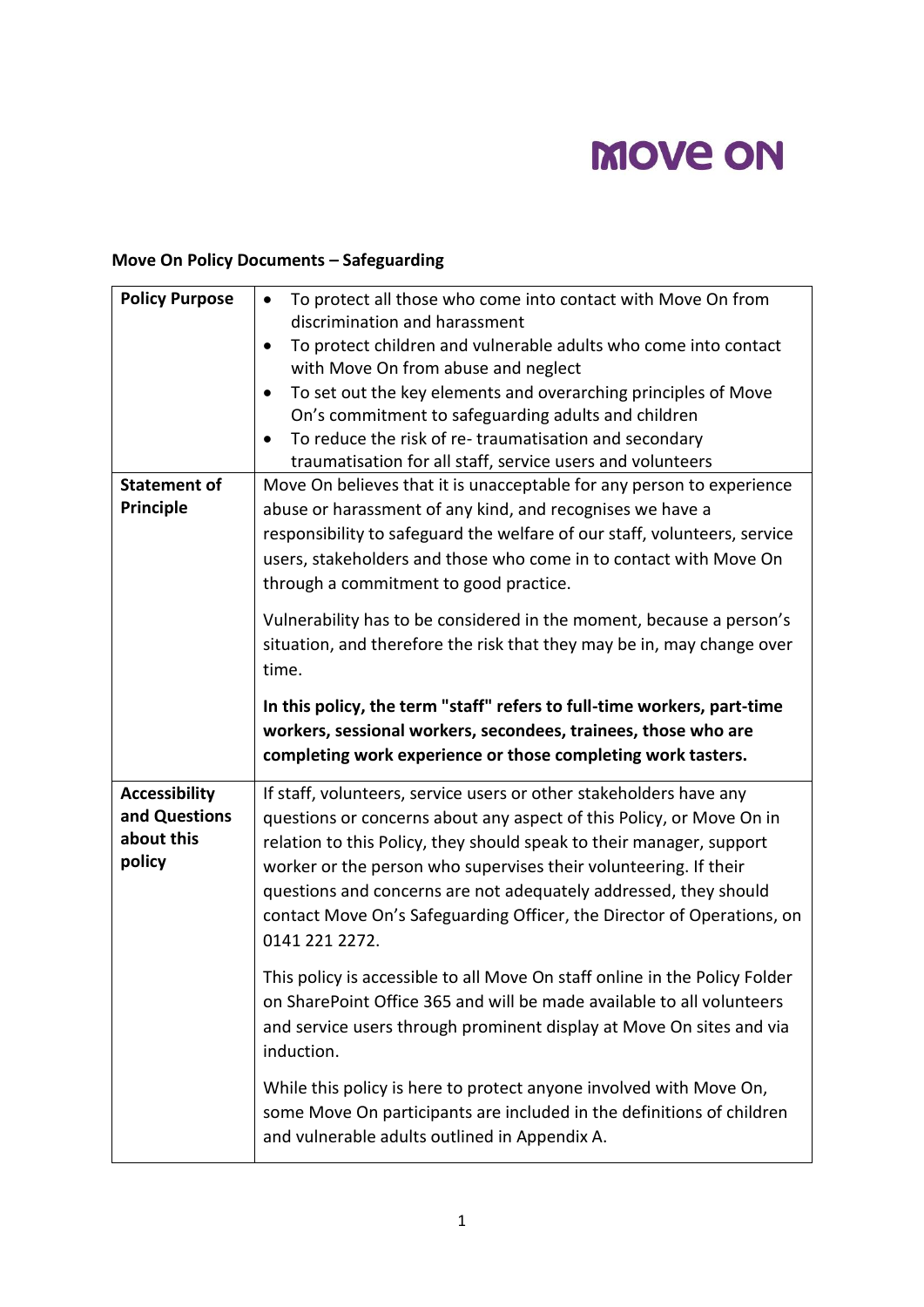| <b>Policy Aims</b>                         | As an organisation Move On is committed to the principles of<br>Safeguarding. Every person, regardless of age, disability, gender, racial<br>heritage, religious belief, sexual orientation, health or identity, has the<br>right to equal protection from all types of harm or abuse.<br>As such, Move On seeks to ensure that all our functions are carried out<br>with due regard to safeguarding the welfare of all staff, volunteers,<br>service users, other stakeholders and those who come in to contact<br>with Move On.                                                                                                                                                                                                                                                                                                                                                                                    |
|--------------------------------------------|----------------------------------------------------------------------------------------------------------------------------------------------------------------------------------------------------------------------------------------------------------------------------------------------------------------------------------------------------------------------------------------------------------------------------------------------------------------------------------------------------------------------------------------------------------------------------------------------------------------------------------------------------------------------------------------------------------------------------------------------------------------------------------------------------------------------------------------------------------------------------------------------------------------------|
|                                            | Move On also has a responsibility to ensure that any individuals<br>working with children and vulnerable adults are made aware of good<br>practice, in order to minimise the risk that they are placed in situations<br>where allegations could be made.                                                                                                                                                                                                                                                                                                                                                                                                                                                                                                                                                                                                                                                             |
|                                            | It is particularly important that children and vulnerable adults are<br>protected from abuse. All complaints, allegations or suspicions must be<br>taken seriously with the Director of Operations, acting in their capacity<br>as Safeguarding Officer, passing information to the Police, the<br>appropriate Local Authority Safeguarding Team, and informing the<br>appropriate staff where relevant.                                                                                                                                                                                                                                                                                                                                                                                                                                                                                                             |
| <b>Guiding</b><br><b>Principles</b>        | Everyone's responsibility - Everyone at Move On has a<br>٠<br>responsibility to keep children and vulnerable adults safe from<br>abuse, neglect and re-traumatisation.<br><b>Prevention</b> – We will put sensible measures in place to prevent<br>$\bullet$<br>abuse, including the use of safe recruitment practices, promoting<br>safe working practice and raising awareness of safeguarding.<br>Protection - We will provide policies, information and training to<br>enable all Move On staff and volunteers to identify and respond<br>appropriately to concerns about abuse.<br>Partnership - Move On will work in partnership with statutory,<br>regulatory and other relevant organisations to ensure that<br>safeguarding concerns are responded to appropriately.<br>Accountability - We aim to be transparent in our approaches and<br>٠<br>recognise the need for continuous learning and improvement. |
| <b>Trauma</b>                              | At Move On follows the Trauma Informed Principles set out by the                                                                                                                                                                                                                                                                                                                                                                                                                                                                                                                                                                                                                                                                                                                                                                                                                                                     |
| <b>Informed</b><br><b>Principles - All</b> | NHS. This builds on the way we already work. The Trauma Informed<br>Principles are as follows:                                                                                                                                                                                                                                                                                                                                                                                                                                                                                                                                                                                                                                                                                                                                                                                                                       |
| staff and                                  | <b>Choice</b> – The person has choice and control about activities                                                                                                                                                                                                                                                                                                                                                                                                                                                                                                                                                                                                                                                                                                                                                                                                                                                   |
| volunteers<br>should use this              | they are involved in. Ensure the individual's preferences are                                                                                                                                                                                                                                                                                                                                                                                                                                                                                                                                                                                                                                                                                                                                                                                                                                                        |
| approach                                   | prioritised                                                                                                                                                                                                                                                                                                                                                                                                                                                                                                                                                                                                                                                                                                                                                                                                                                                                                                          |
|                                            | Safety $-$ The person feels safe in the environment we are<br>$\bullet$<br>working in and in their personal life. Emotional and physical<br>safety is a priority                                                                                                                                                                                                                                                                                                                                                                                                                                                                                                                                                                                                                                                                                                                                                     |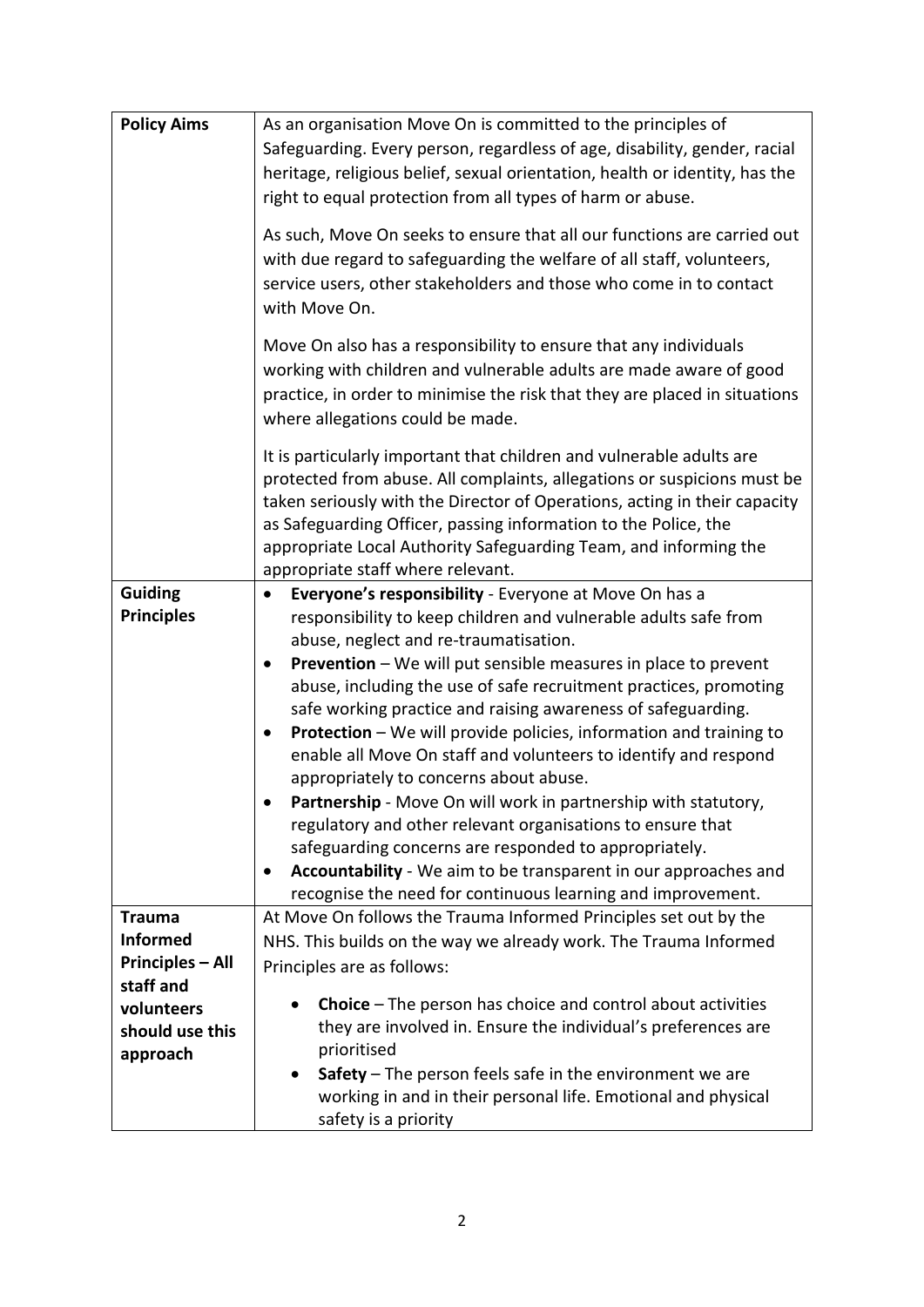|                                               | Trustworthiness - We are consistent, provide full information,<br>$\bullet$<br>ensure expectations are clear and stick to what we say (explain<br>why we can't do something if we can't). Relationships are key!<br><b>Empowerment</b> – The person has control of and takes an active<br>role in what happens in the service. Services are developed a<br>delivered to maximise empowerment, recognised strengths and<br>build on skills<br><b>Collaboration</b> – Work together. Work with, not for someone.<br>$\bullet$<br>Think about what works for that person<br>This should be considered by everyone throughout all of our work<br>including safeguarding staff, volunteers and service users. Line<br>managers should also follow this approach when supporting staff.                                                      |
|-----------------------------------------------|----------------------------------------------------------------------------------------------------------------------------------------------------------------------------------------------------------------------------------------------------------------------------------------------------------------------------------------------------------------------------------------------------------------------------------------------------------------------------------------------------------------------------------------------------------------------------------------------------------------------------------------------------------------------------------------------------------------------------------------------------------------------------------------------------------------------------------------|
|                                               | For more information on common trauma responses see Child and Adult<br>Protection policies on SharePoint.                                                                                                                                                                                                                                                                                                                                                                                                                                                                                                                                                                                                                                                                                                                              |
| Confidentiality                               | Move On recognises that safeguarding is placed above all other<br>operating principles and supersedes the principle of confidentiality.                                                                                                                                                                                                                                                                                                                                                                                                                                                                                                                                                                                                                                                                                                |
| <b>Roles &amp;</b><br><b>Responsibilities</b> | All staff and volunteers<br>Every individual working for Move On, irrespective of their role, has a<br>part to play in safeguarding children and vulnerable adults. All staff and<br>volunteers must familiarise themselves with our Safeguarding Policy as<br>part of their induction. Move On will provide regular safeguarding<br>training available to staff and volunteers. All staff will follow the<br>trauma informed principles and there will be specific training on this<br>depending on your role.<br>Some members of staff will be required to complete a risk assessment<br>and wellbeing plan with the young people they work with to manage<br>and reduce risk and keep them safe. If you are required to do this, your<br>line manager will discuss this with you, and you will be trained to use<br>this paperwork. |
|                                               | <b>Board Members</b><br>Move On board members set and adopt the Safeguarding Policy and<br>have a duty of care to their charity, which includes taking the<br>necessary steps to safeguard those at risk from abuse, managing risk<br>and protecting the reputation of the charity.<br><b>Executive Director</b>                                                                                                                                                                                                                                                                                                                                                                                                                                                                                                                       |
|                                               | The Executive Director has a responsibility to ensure that safeguarding<br>is included, where appropriate, in the strategic plans, risk assessments,<br>communications and quality assurance processes of Move On. In some<br>cases, they will be required to make decisions in relation to complex or<br>serious safeguarding concerns, in consultation with the Safeguarding<br>Officer.                                                                                                                                                                                                                                                                                                                                                                                                                                             |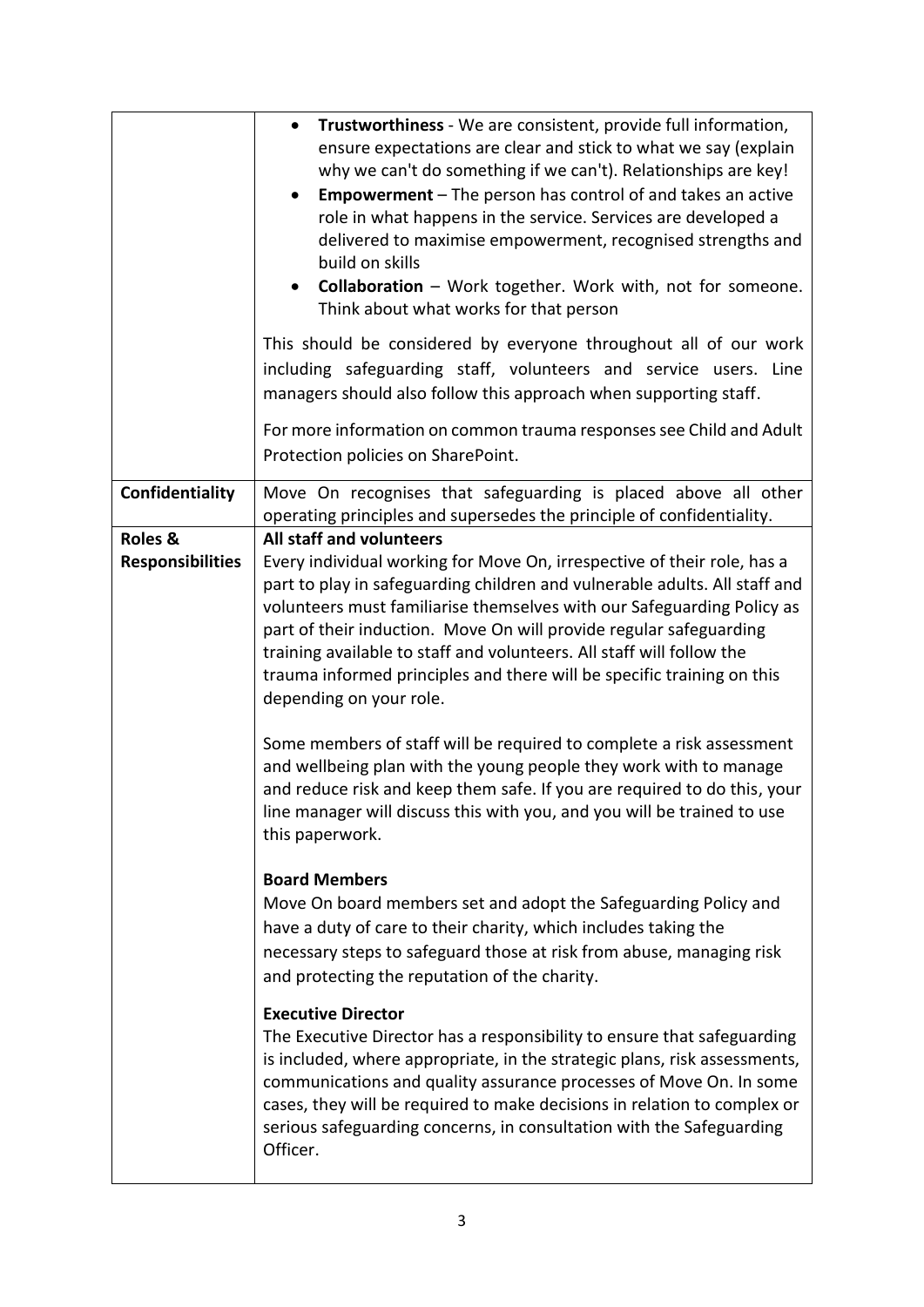|              | <b>Management Team</b>                                                           |
|--------------|----------------------------------------------------------------------------------|
|              | Move On Managers are responsible for ensuring that they, and the                 |
|              | staff that they supervise, are aware of Move On's Safeguarding Policy            |
|              | and access relevant training. In some cases, they will be required to            |
|              | make decisions in relation to complex or serious safeguarding                    |
|              | concerns, in consultation with the Safeguarding Officer.                         |
|              | <b>Safeguarding Officer</b>                                                      |
|              | The Safeguarding Officer is the Director of Operations and is the                |
|              | designated person for safeguarding at Move On.                                   |
|              |                                                                                  |
|              | <b>Move On Partners</b>                                                          |
|              | Move On Partners will make their own arrangements for safeguarding               |
|              | and it is a requirement of Move On that all Delivery Partners and                |
|              | contractors have an appropriate safeguarding policy that matches or              |
|              | exceeds the standards laid down in this policy.                                  |
| How          | Concerns about safeguarding may arise in the following circumstances:            |
| safeguarding | A member of staff, volunteer or board member has suspicions<br>٠                 |
| concerns     | arising from observations of a child or vulnerable adult's behaviour             |
| may arise    | or appearance or things the child has said                                       |
|              | A child or vulnerable adult tells a member of staff or volunteer that            |
|              | abuse has taken place, that they feel unsafe or they are at risk                 |
|              | A third-party expresses concerns to a member of staff or volunteer;<br>$\bullet$ |
|              | this could be another child, vulnerable adult, member of staff,                  |
|              | friend, a parent or guardian                                                     |
|              | A service user or volunteer expresses concerns to a member of staff<br>٠         |
|              | or volunteer regarding a third party about who they have concerns                |
|              | An anonymous allegation is received                                              |
|              | The service user tells a volunteer or member of staff that they are a            |
|              | risk to themselves e.g. they are feeling suicidal and have plan or they          |
|              | are self-harming to a degree that puts them at risk                              |

## **How to report a concern**

The Board of Directors has designated the Director of Operations as Safeguarding Officer. Any concern about safeguarding should, wherever possible, be referred to the Director of Operations in the first instance. Where this is not possible, any issue should be referred to the Executive Director, or if they are unavailable another member of Move On's Management team. However, it is the responsibility of all staff and volunteers to be aware of this policy and to implement it appropriately. In exceptional circumstances a staff member or volunteer may not be able to consult a manager and should not delay before acting in accordance with this policy. Concerns can be reported to:

**Jim Burns** - Director of Operations and **Safeguarding Officer** on [jim@moveon.org.uk](mailto:jim@moveon.org.uk) or 0141 221 2272 or 07855756893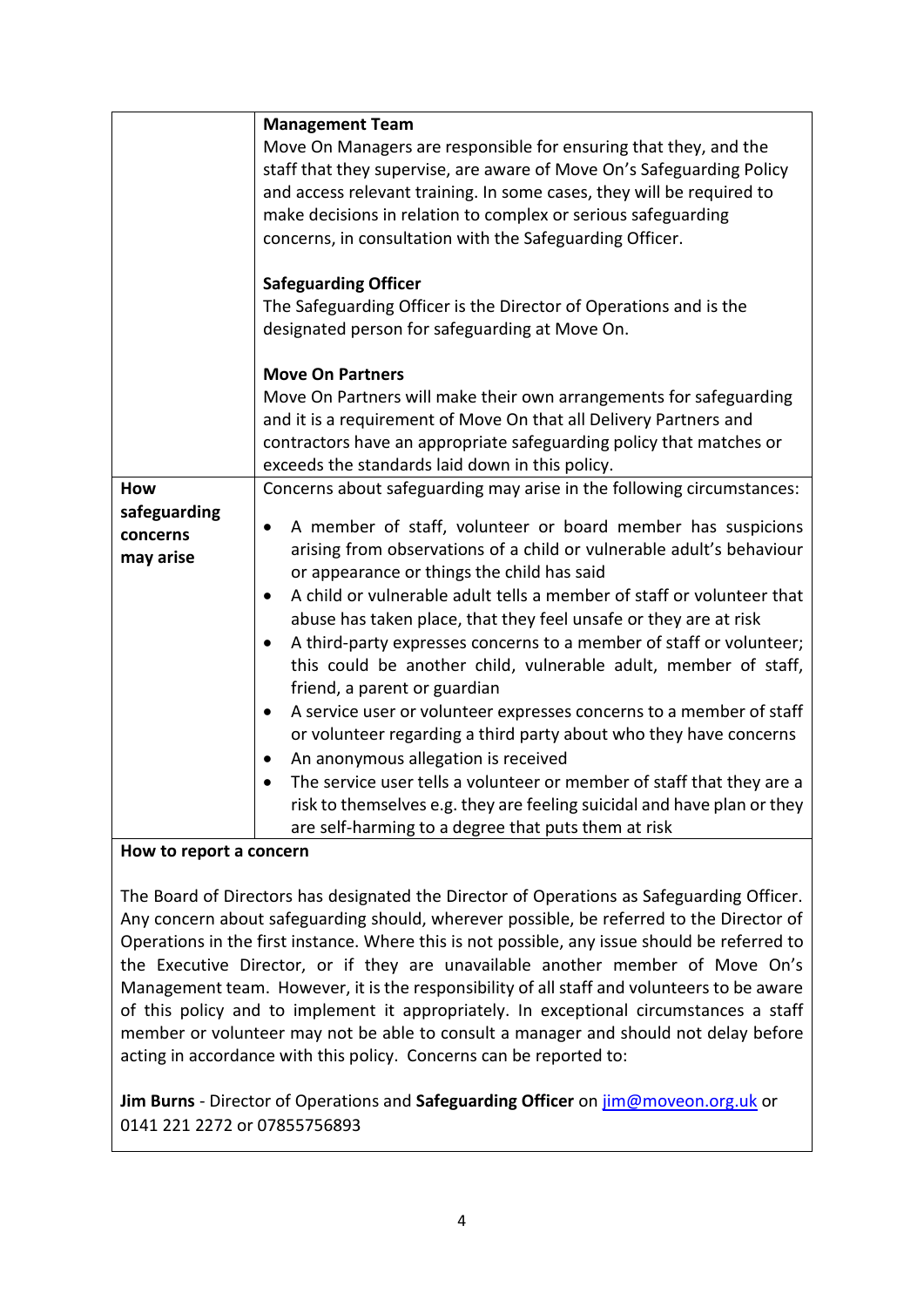**John Hinton** - Executive Director on [john@moveon.org.uk](mailto:john@moveon.org.uk) or 0131 558 3740 or 07946578515

Move On Chairperson on [chair@moveon.org.uk](mailto:chair@moveon.org.uk) or 0141 221 2272

This will depend on the seriousness and sensitivity of the issues involved and who is suspected of the wrongdoing.

As well as the above the NSPCC can be contacted for advice - the helpline number is **0808 800 5000.** It operates Friday 8am-10pm and 9am-6pm at the weekends. NSPCC can be contacted by email [\(help@nspcc.org.uk\)](mailto:help@nspcc.org.uk) or via their online form 24hrs.

Samaritans can also be contacted for advice and support on 116 123 or via email on [jo@samaritans.org](mailto:jo@samaritans.org) this is a 24hr service or you can call 111 (non-emergency) to discuss mental health concerns out of hours along with the service user. If it is not out of hours support can be offered to contact their GP.

## **If a crime has been committed or someone is in immediate danger, call the police on 999 (emergency) or 101 (non-emergency).**

Alternatively any member of staff or volunteer can raise concerns with an outside agency - Social Services, NSPCC, Police - if they feel that their line manager, Safeguarding Officer, board member is not dealing with their concern or are implicated in some way.

| <b>Safeguarding</b><br><b>Practices</b> | This policy is designed to ensure that safeguarding practice is explicit<br>and effective in the following areas:                                                                                                                                                                                                                                                                                                                                                                                                                                                                                                                                                                                                                      |
|-----------------------------------------|----------------------------------------------------------------------------------------------------------------------------------------------------------------------------------------------------------------------------------------------------------------------------------------------------------------------------------------------------------------------------------------------------------------------------------------------------------------------------------------------------------------------------------------------------------------------------------------------------------------------------------------------------------------------------------------------------------------------------------------|
|                                         | Recruitment and selection of staff and volunteers<br>1.<br>Move On is committed to ensuring that anyone who may have the<br>opportunity to work with children and vulnerable adults is checked<br>for their suitability. Relevant steps will be carried out during the<br>recruitment process to highlight the needs of children and<br>vulnerable adults and to ensure the appropriateness of people in<br>roles. This is detailed in Move On's Recruitment and Advertising for<br>Recruitment Policy.                                                                                                                                                                                                                                |
|                                         | <b>Training and information</b><br>2.<br>Move On will ensure the provision of appropriate training and/or<br>information to enable staff and volunteers to recognise their<br>responsibilities with regard to their own good practice and the<br>reporting of poor practice or concerns of possible abuse. Further<br>specialised training will be made available to anyone required to<br>manage or supervise staff or volunteers who are children or<br>vulnerable adults to enable them to be aware of and carry out their<br>roles and responsibilities. This includes specific Trauma Informed<br>and Skilled training available for staff and volunteers where<br>appropriate and information sheets for all bases, covering the |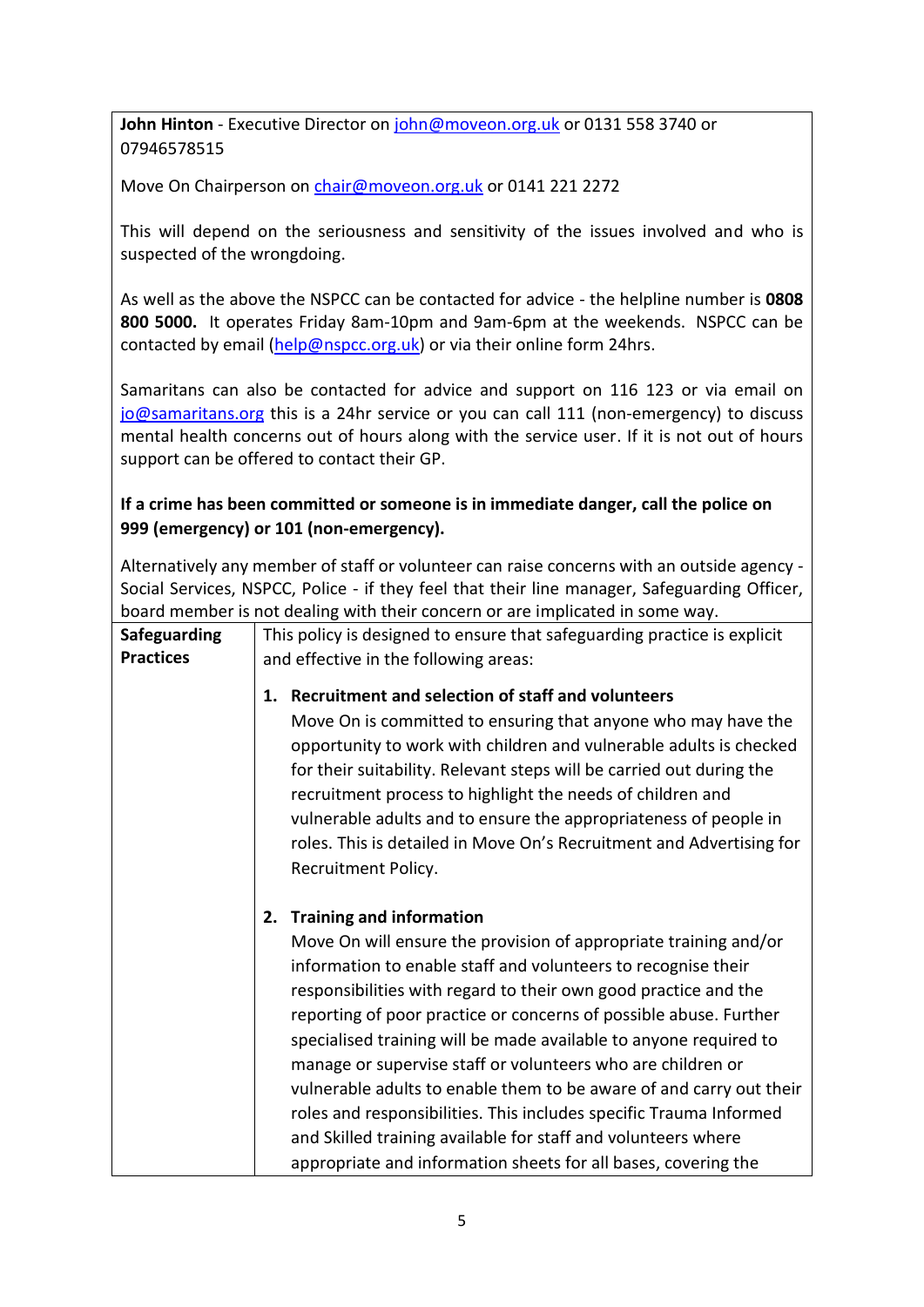|                       |                | principles we work by to create a Trauma Informed environment<br>for all.                                                                                                                                                                                                                                                                                                                                                                                                                                                             |
|-----------------------|----------------|---------------------------------------------------------------------------------------------------------------------------------------------------------------------------------------------------------------------------------------------------------------------------------------------------------------------------------------------------------------------------------------------------------------------------------------------------------------------------------------------------------------------------------------|
|                       |                | 3. Working practices                                                                                                                                                                                                                                                                                                                                                                                                                                                                                                                  |
|                       |                | Staff and volunteers are encouraged to be alert to the need for re-<br>assessment and adaptation in the light of the changing and special<br>needs of those with whom they may work. They should to speak to<br>their line manager if they feel uncertain about dealing with a<br>problem themselves. Where a member of staff or volunteer<br>suspects any form of abuse then they must report the issue, using<br>the procedures outlined in this policy, the Child Protection Policy<br>and the Vulnerable Adult Protection Policy. |
|                       |                | 4. Photographic images                                                                                                                                                                                                                                                                                                                                                                                                                                                                                                                |
|                       |                | Move On will ensure that all staff and volunteers are aware of their<br>responsibility to avoid taking inappropriate photographs or<br>recorded images of children or vulnerable adults. Where images<br>are captured which include anyone determined as being<br>vulnerable, then appropriate consent from a guardian or adult<br>supervisor must be sought before the image can be used.                                                                                                                                            |
| <b>Types of Abuse</b> | $\bullet$      | Physical abuse - including hitting, slapping, pushing, kicking, misuse                                                                                                                                                                                                                                                                                                                                                                                                                                                                |
|                       | $\bullet$<br>٠ | of medication, restraint, or inappropriate sanctions.<br>Sexual abuse - including rape and sexual assault or sexual acts to<br>which the vulnerable adult has not consented, or could not consent<br>or was pressured into consenting.<br>Psychological abuse - including emotional abuse, threats of harm                                                                                                                                                                                                                            |
|                       | ٠              | or abandonment, deprivation of contact, humiliation, blaming,<br>controlling, intimidation, coercion, harassment, verbal abuse,<br>isolation or withdrawal from services or supportive networks.<br>Financial or material abuse - including theft, fraud, exploitation,<br>pressure in connection with wills, property or inheritance or                                                                                                                                                                                              |
|                       |                | financial transactions, or the misuse or misappropriation of<br>property, possessions or benefits.                                                                                                                                                                                                                                                                                                                                                                                                                                    |
|                       | ٠              | Neglect and acts of omission - including ignoring medical or<br>physical care needs, failure to provide access to appropriate health,<br>social care or educational services, the withholding of the<br>necessities of life, such as medication, adequate nutrition and<br>heating.                                                                                                                                                                                                                                                   |
|                       | ٠              | Discriminatory abuse - including race, sex, culture, religion,<br>politics, that is based on a person's disability, age or sexuality and<br>other forms of harassment, slurs or similar treatment, hate crime.                                                                                                                                                                                                                                                                                                                        |
|                       | $\bullet$      | Institutional abuse - institutional abuse, although not a separate<br>category of abuse in itself, requires specific mention simply to<br>highlight that adults placed in any kind of care home or day care<br>establishment are potentially vulnerable to abuse and exploitation.                                                                                                                                                                                                                                                    |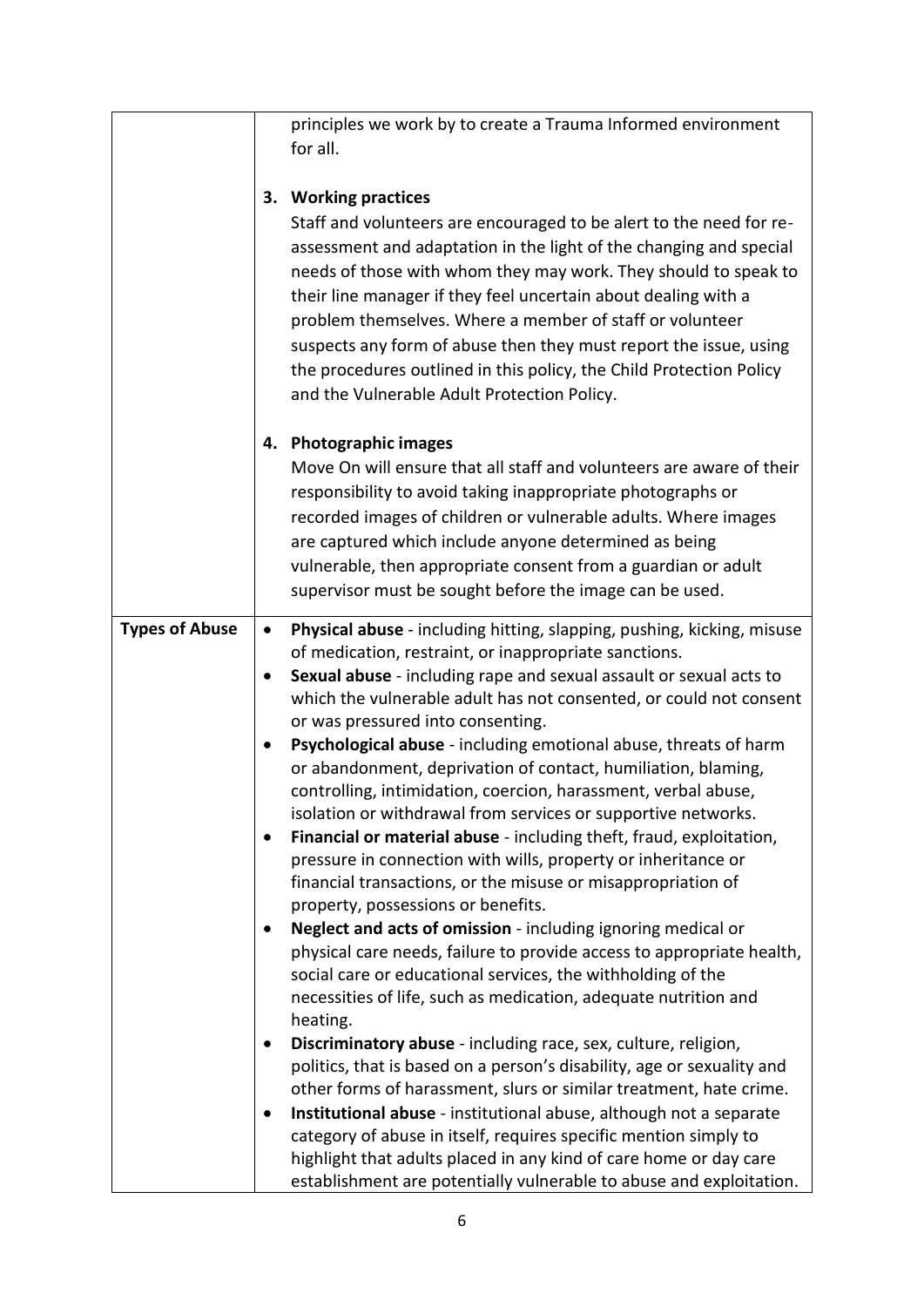|                    | This can be especially so when care standards and practices fall               |
|--------------------|--------------------------------------------------------------------------------|
|                    | below an acceptable level as detailed in the contract specification.           |
|                    | Multiple forms of abuse - multiple forms of abuse may occur in an<br>$\bullet$ |
|                    | ongoing relationship or an abusive service setting to one person, or           |
|                    | to more than one person at a time, making it important to look                 |
|                    | beyond single incidents or breaches in standards, to underlying                |
|                    |                                                                                |
|                    | dynamics and patterns of harm. Any or all of these types of abuse              |
|                    | may be perpetrated as the result of deliberate intent and targeting            |
|                    | of adults at risk, negligence or ignorance.                                    |
| Recognising        | Abuse is a powerful and emotive term. It is a term used to describe            |
| <b>Abuse</b>       | ways in which people are harmed, usually by individuals and often by           |
|                    | those they know and trust. Move On staff and volunteers that have              |
|                    | contact with children or vulnerable adults may hold this trust and             |
|                    | could be at risk of misusing their power.                                      |
|                    |                                                                                |
|                    | It is not always easy to differentiate poor practice from abuse, albeit        |
|                    | intentional or unintentional. It is not, therefore, the responsibility of      |
|                    | employees or volunteers to determine whether or not abuse is taking            |
|                    | place. It is, however, their responsibility to identify poor practice and      |
|                    | possible abuse and to act if they have a concern about the welfare of          |
|                    | a vulnerable person.                                                           |
|                    |                                                                                |
|                    | When a child or vulnerable adult is suffering from any one or more of          |
|                    |                                                                                |
|                    | the above 'categories of abuse', or if they are at risk, he/she will nearly    |
|                    | always suffer from/display signs of stress and distress, as listed below:      |
|                    | A lack of concentration<br>$\bullet$                                           |
|                    | Aggressive or hostile behaviour<br>$\bullet$                                   |
|                    | Moodiness, depression, irritability, listlessness, fearfulness,<br>$\bullet$   |
|                    | tiredness, temper tantrums, short concentration span, acting                   |
|                    | withdrawn or crying at minor occurrences                                       |
|                    | Difficulties in relationships with peers<br>٠                                  |
|                    | Regression to more immature forms of behaviour<br>٠                            |
|                    | Self-harming or suicidal behaviour<br>$\bullet$                                |
|                    | Low self-esteem<br>$\bullet$                                                   |
|                    | Wariness, insecurity<br>$\bullet$                                              |
|                    | Disturbed sleep<br>$\bullet$                                                   |
|                    |                                                                                |
|                    | Changes in the person's behaviour that is out of character<br>$\bullet$        |
|                    | A sudden change in school performance<br>$\bullet$                             |
|                    | Running away or truancy<br>$\bullet$                                           |
| <b>Adverse</b>     | All staff should be aware that Adverse Childhood Experiences can have          |
| Childhood          | an impact on people's physical and mental health. If the child, adult or       |
| <b>Experiences</b> | young person has experienced these then it may have a negative                 |
| (ACE) and          | impact on them. However, this is not the case for everyone, it is just         |
| <b>Trauma</b>      | good to be aware of.                                                           |
|                    |                                                                                |
|                    | Adverse Childhood Experiences (ACEs) - This is an increasingly used            |
|                    | term which describes the experience of range of adversity in childhood         |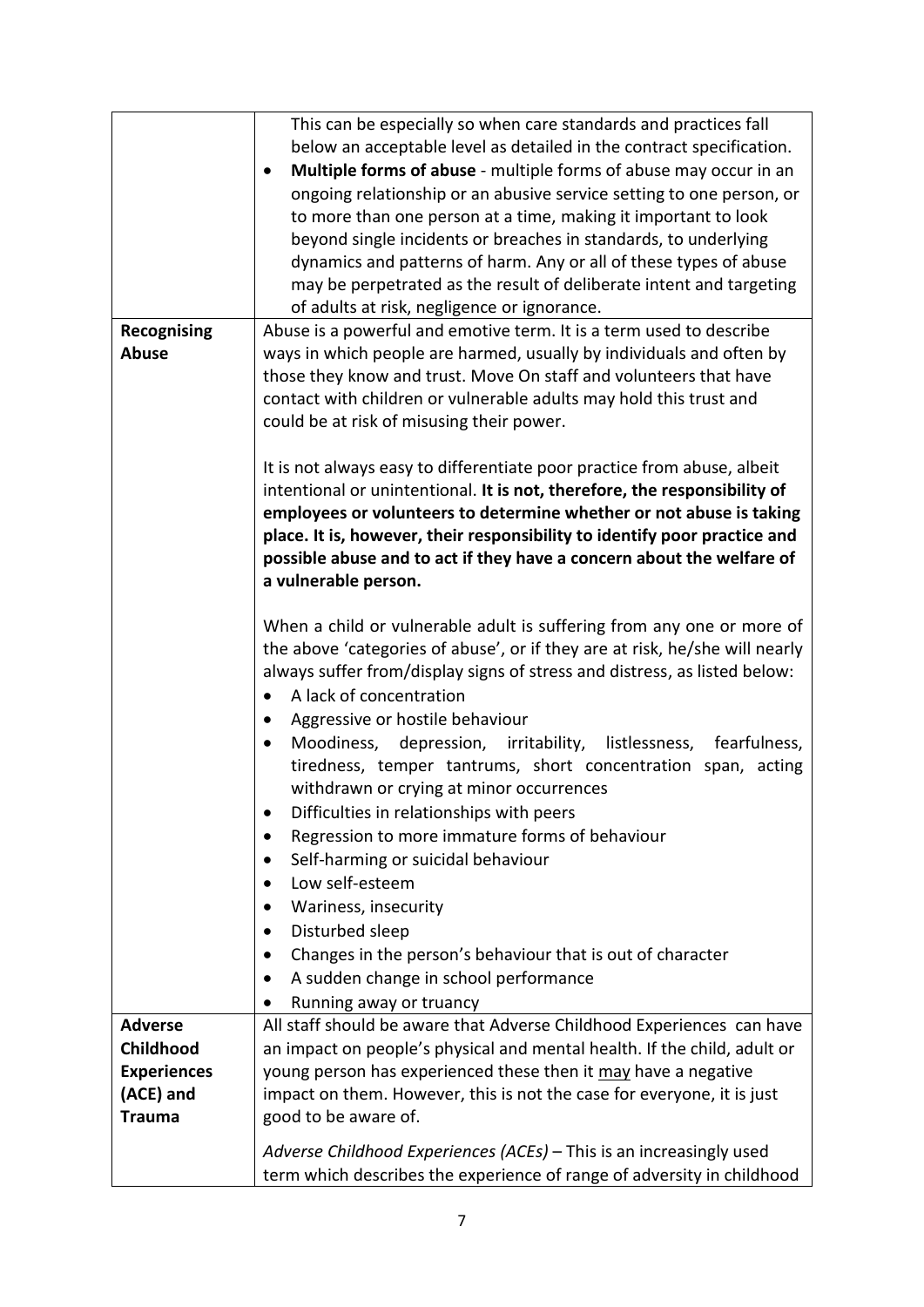|                         | including abuse, neglect but also parental substance misuse, parental<br>separation or incarceration, parental mental illness and living in care.<br>ACEs are stressful events occurring in childhood including:<br>Domestic violence<br>$\bullet$<br>Parental abandonment through separation or divorce<br>$\bullet$<br>Apparent with a mental health condition<br>$\bullet$<br>Being the victim of abuse (physical, sexual and/or emotional)<br>$\bullet$<br>Being the victim of neglect (physical and emotional)<br>٠<br>A member of the household being in prison<br>$\bullet$<br>Growing up in a household in which there are adults experiencing<br>$\bullet$<br>alcohol and drug use problems (Public Health Scotland 2020)<br>Experiencing ACEs can be traumatic and can have a negative impact on<br>children, young people and adults. For more information about ACEs<br>see http://www.healthscotland.scot/population-<br>groups/children/adverse-childhood-experiences-aces/overview-of- |
|-------------------------|-------------------------------------------------------------------------------------------------------------------------------------------------------------------------------------------------------------------------------------------------------------------------------------------------------------------------------------------------------------------------------------------------------------------------------------------------------------------------------------------------------------------------------------------------------------------------------------------------------------------------------------------------------------------------------------------------------------------------------------------------------------------------------------------------------------------------------------------------------------------------------------------------------------------------------------------------------------------------------------------------------|
|                         | aces                                                                                                                                                                                                                                                                                                                                                                                                                                                                                                                                                                                                                                                                                                                                                                                                                                                                                                                                                                                                  |
| <b>Breaches of this</b> |                                                                                                                                                                                                                                                                                                                                                                                                                                                                                                                                                                                                                                                                                                                                                                                                                                                                                                                                                                                                       |
| policy                  |                                                                                                                                                                                                                                                                                                                                                                                                                                                                                                                                                                                                                                                                                                                                                                                                                                                                                                                                                                                                       |
| <b>Related Move</b>     | Recruitment and Advertising for Recruitment Policy<br>$\bullet$                                                                                                                                                                                                                                                                                                                                                                                                                                                                                                                                                                                                                                                                                                                                                                                                                                                                                                                                       |
| <b>On Policies</b>      | Move On Confidentiality Policy<br>$\bullet$                                                                                                                                                                                                                                                                                                                                                                                                                                                                                                                                                                                                                                                                                                                                                                                                                                                                                                                                                           |
|                         | Recruitment of Ex-Offenders Policy<br>٠                                                                                                                                                                                                                                                                                                                                                                                                                                                                                                                                                                                                                                                                                                                                                                                                                                                                                                                                                               |
|                         | <b>Vulnerable Adult Protection Policy</b><br>$\bullet$                                                                                                                                                                                                                                                                                                                                                                                                                                                                                                                                                                                                                                                                                                                                                                                                                                                                                                                                                |
|                         | <b>Child Protection Policy</b>                                                                                                                                                                                                                                                                                                                                                                                                                                                                                                                                                                                                                                                                                                                                                                                                                                                                                                                                                                        |
| <b>Last Reviewed</b>    | November 2020                                                                                                                                                                                                                                                                                                                                                                                                                                                                                                                                                                                                                                                                                                                                                                                                                                                                                                                                                                                         |
|                         |                                                                                                                                                                                                                                                                                                                                                                                                                                                                                                                                                                                                                                                                                                                                                                                                                                                                                                                                                                                                       |
| <b>Policy Review</b>    | November 2022                                                                                                                                                                                                                                                                                                                                                                                                                                                                                                                                                                                                                                                                                                                                                                                                                                                                                                                                                                                         |
| <b>Date</b>             |                                                                                                                                                                                                                                                                                                                                                                                                                                                                                                                                                                                                                                                                                                                                                                                                                                                                                                                                                                                                       |